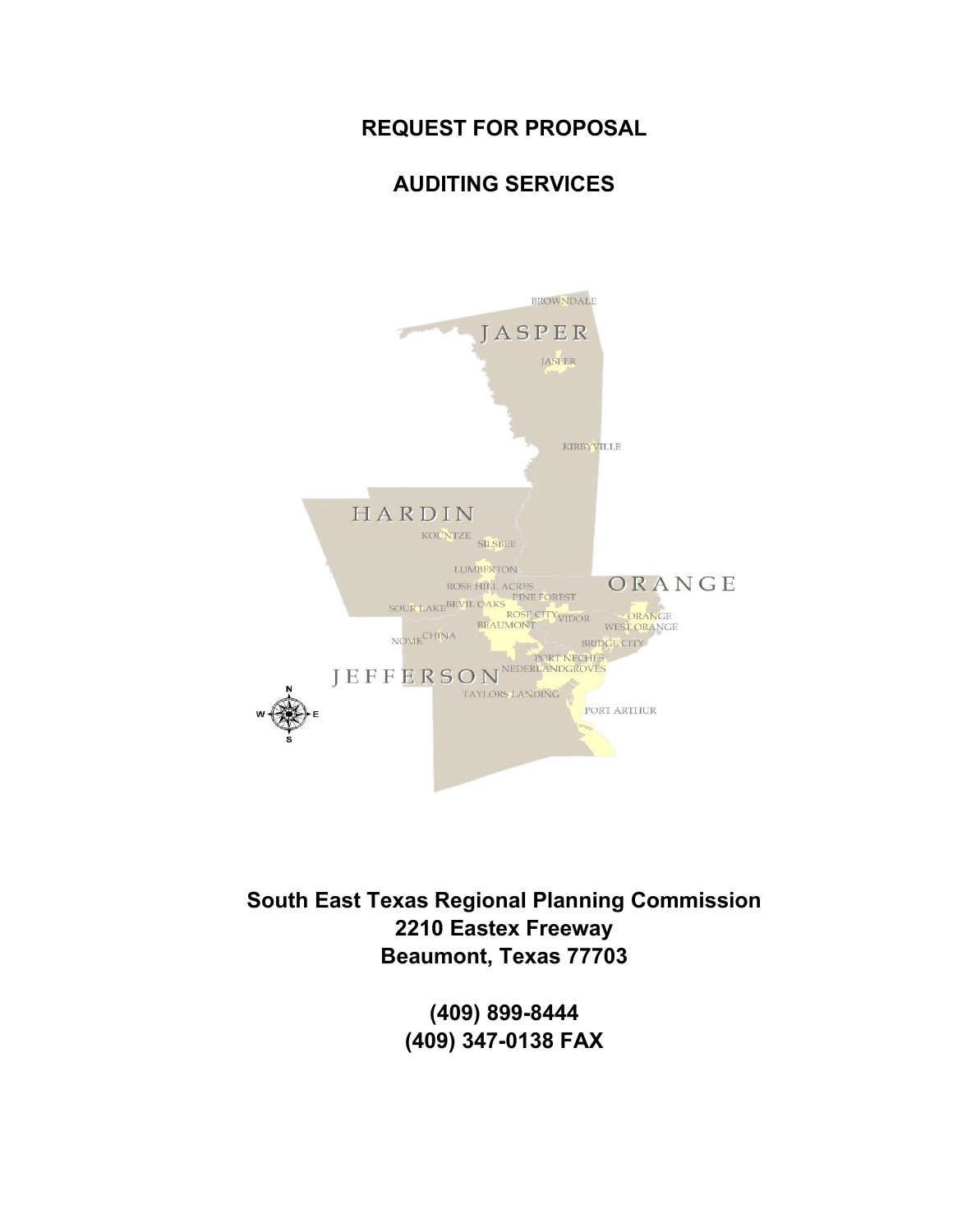# Contents

| $\frac{1}{\sqrt{2}}$ 5 |
|------------------------|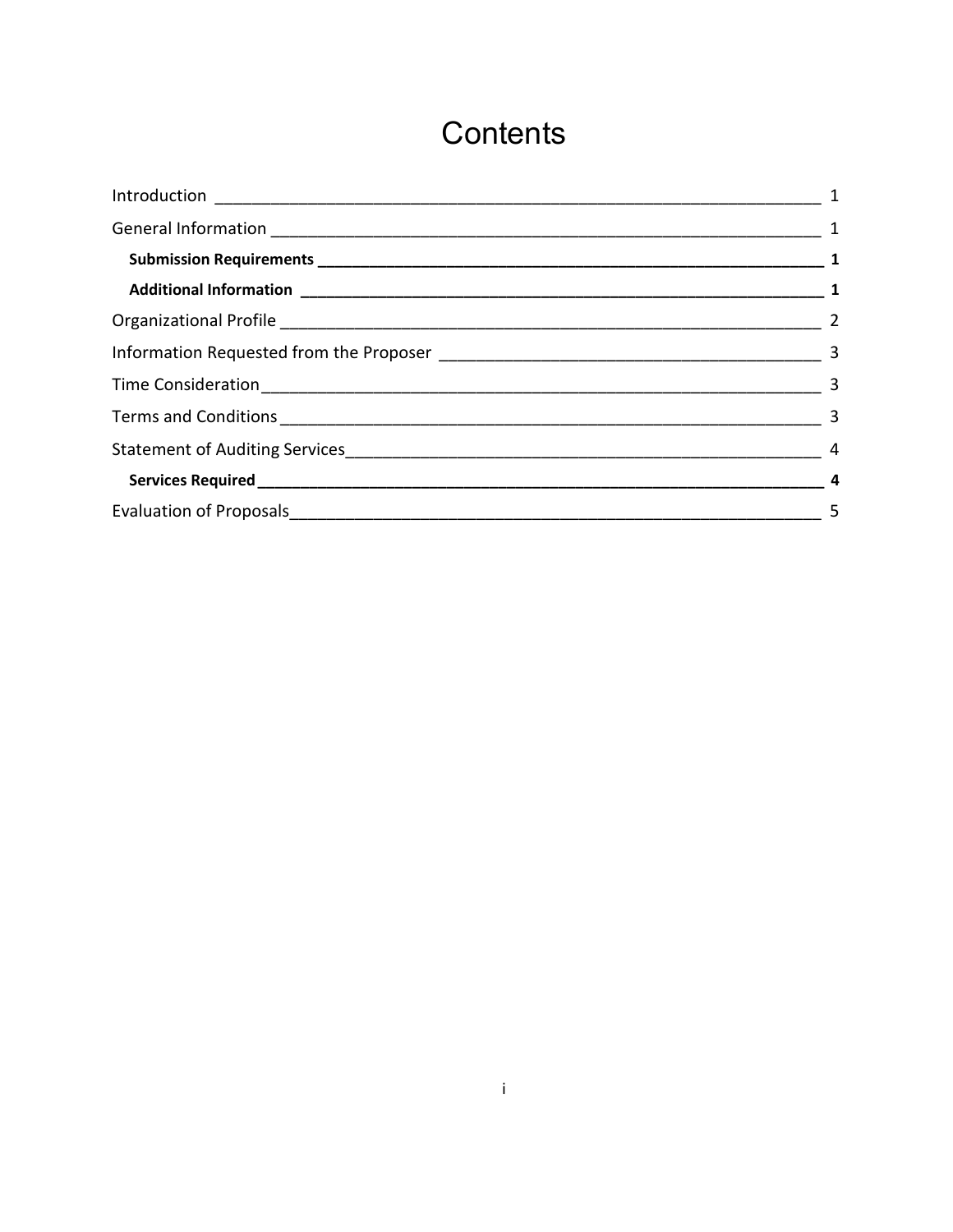# <span id="page-2-0"></span>**Introduction**

The South East Texas Regional Planning Commission (SETRPC), as required by its bylaws, is seeking proposals from qualified Certified Public Accountants to serve as its auditor for the period October 1, 2021 – September 30, 2022.

## <span id="page-2-1"></span>General Information

#### <span id="page-2-2"></span>Submission Requirements

• All Proposals must be submitted in a sealed envelope marked "RFP-Auditing Services" to:

**Controller** South East Texas Regional Planning Commission 2210 Eastex Freeway Beaumont, Texas 77703.

- Issue date of this RFP is Friday May 13, 2022.
- Proposals must be received by 5:00 p.m. Friday June 10, 2022. Proposals received after this time will not be opened or considered by SETRPC.
- One (1) original and three (3) copies of the proposal must be submitted.
- An electronic copy of the proposal should be sent to jking@setrpc.org

This Request for Proposal does not commit SETRPC to enter into any formal or informal agreements for services or to incur any costs related to preparation of a response.

SETRPC reserves the right to accept or reject any and/or all proposals. SETRPC reserves the right to waive any irregularities and/or informalities in any proposal and to request additional information as necessary. It is the intent of SETRPC to accept such proposal that is deemed to be in the best interest of SETRPC.

#### <span id="page-2-3"></span>Additional Information

Any questions or requests for additional information shall be made to Jeff King, Controller, at (409) 899-8444 ext. 6044.

A copy of SETRPC's FY 2021 audit report is available for review at www.setrpc.org.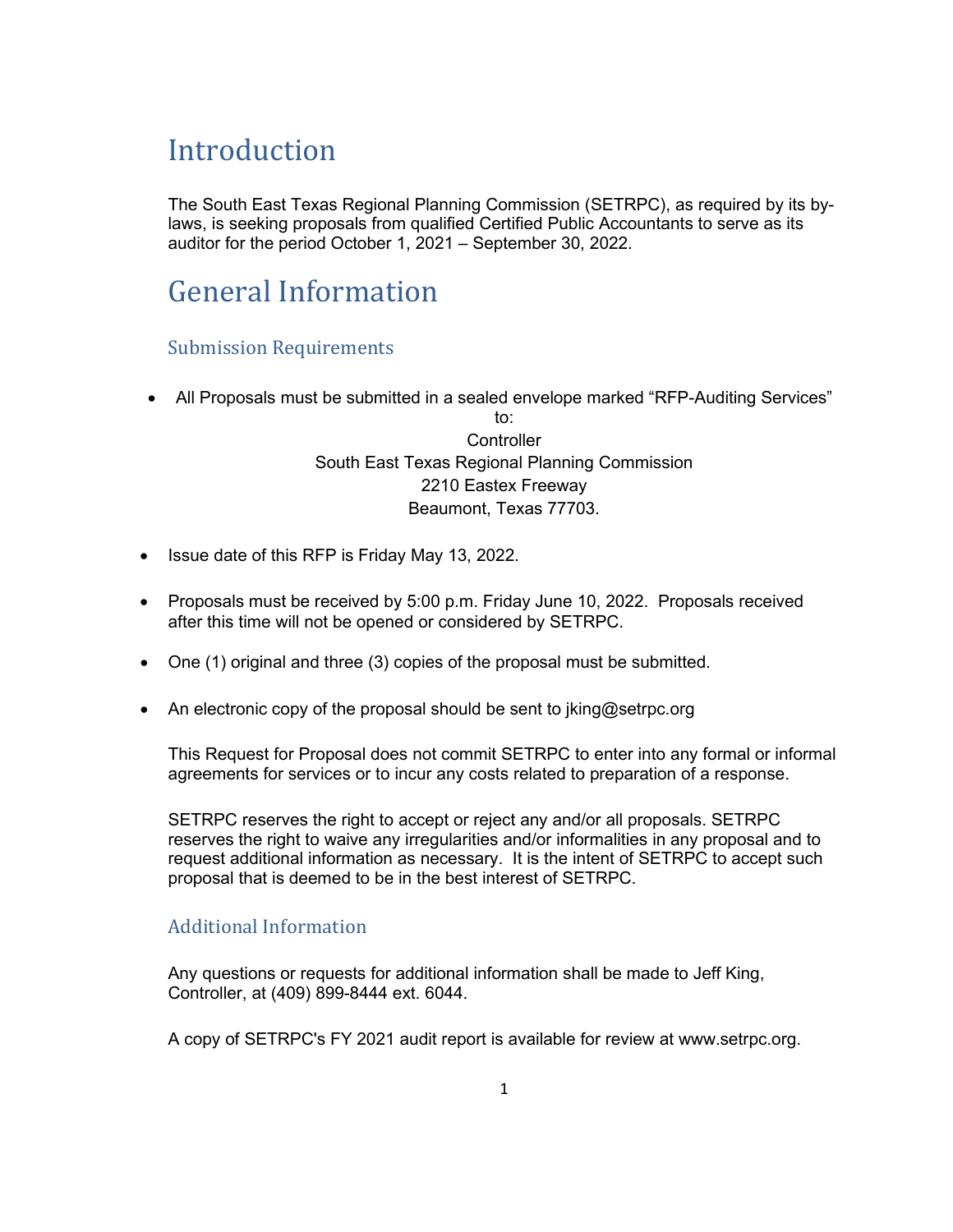### <span id="page-3-0"></span>Organizational Profile

The South East Texas Regional Planning Commission was formed in June 1970, as a voluntary association of local governments pursuant to Texas law, Local Government Code, Chapter 391, Regional Planning Commissions (V.A.C.S. Article 1011m). As one of 24 planning councils in Texas, the South East Texas Regional Planning Commission works with its member governments to solve area wide problems by promoting intergovernmental cooperation and coordination by means of conducting comprehensive regional planning and by providing a forum for the discussion and study of area issues. SETRPC's mission is to compliment local government without infringing on local home rule, with the goal of making our local jurisdictions better able to respond to the needs of their citizens. The Region's population was represented on our Executive Committee by virtue of all four of the counties that make up Planning Region 15 (Hardin, Jasper, Jefferson and Orange) being members of the South East Texas Regional Planning Commission. Representatives of local school districts, water districts, ports, navigation districts and river authorities also serve on the Executive Committee. The governing body of the South East Texas Regional Planning Commission is the SETRPC Executive Committee. All individuals serving on the Executive Committee are elected officials from the various counties, cities and special districts that make up the Commission's membership. Likewise, the SETRPC officers consist of elected officials from each county, city or special district.

By focusing their efforts toward collective goals outlined in the SETRPC Mission Statement, Purpose and Core Values, the Executive Committee, officers and SETRPC staff ensure that the region is pursuing resources, which will provide a greater quality of life for all residents.

SETRPC's federally and State assisted area wide responsibilities include transportation planning and implementation, environmental protection, nutrition and social services for the elderly, criminal justice, economic development, community services and community development. SETRPC is also charged with area wide administration of the Foster Grandparent and RSVP Programs, AARP Experience Corps program, planning and implementation of the region wide Enhanced 9-1-1 Emergency Network System, Homeland Security and coordination and facilitation of emergency management planning activities. SETRPC also administers a program of air quality monitoring funded by private industry.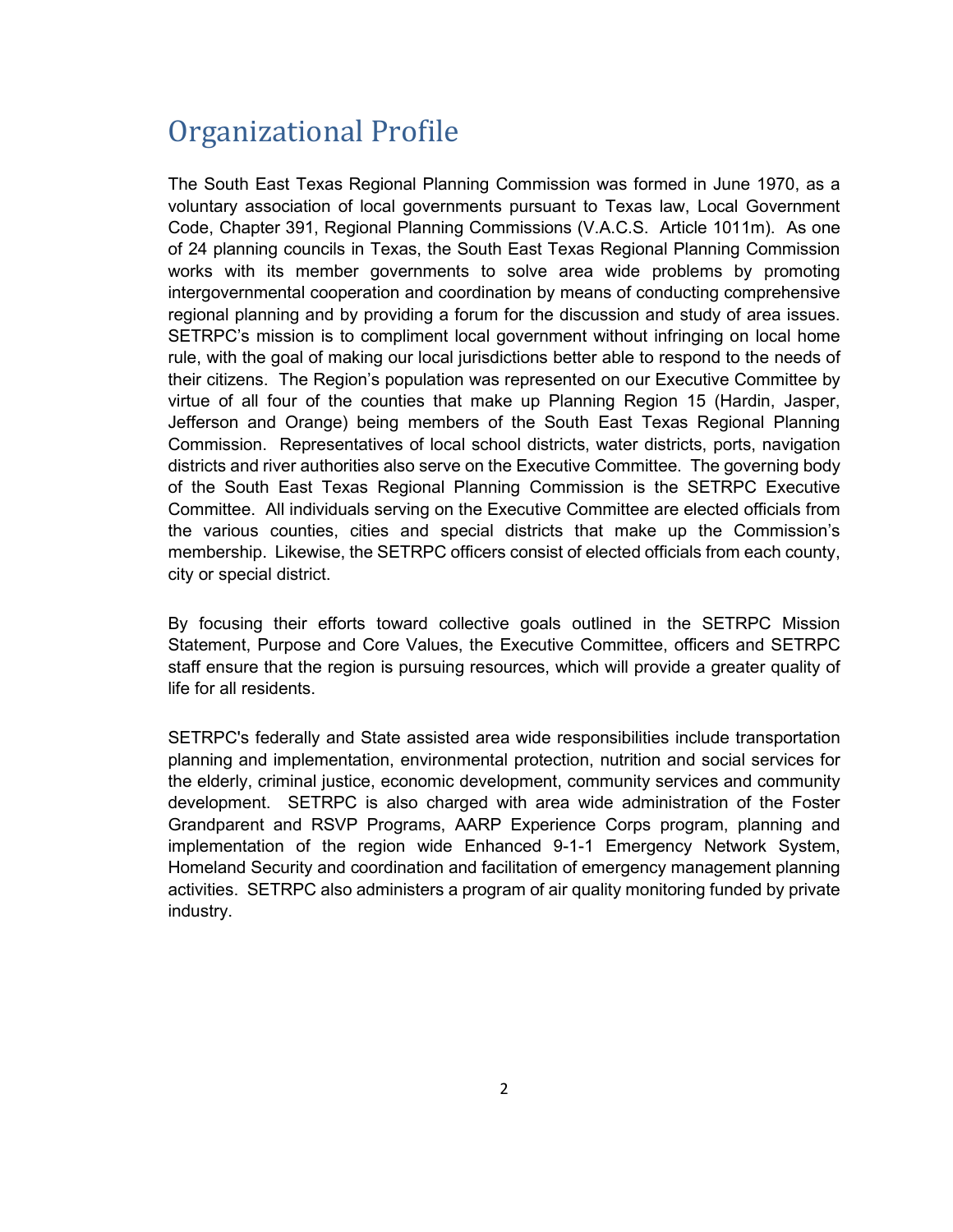# <span id="page-4-0"></span>Information Requested from the Proposer

As a minimum requirement, the proposer is to include the following as part of the proposal:

- Statement of qualifications of proposer's firm and individuals to be assigned to the engagement.
- Statement of understanding of work to be performed and brief outline of the scope of services offered.
- Specific information attesting proposer's capacity to perform auditing services in accordance with Title 2 U.S. *Code of Federal Regulations* Part 200, *Uniform Administrative Requirements, Cost Principles, and Audit Requirements for Federal Awards (Uniform Guidance)* and the State of Texas Grant Management Standards and experience in governmental auditing.
- Statement of all-inclusive maximum fee to be level for five years.

The proposer is encouraged to include any additional information that is necessary to provide SETRPC with a full understanding of the proposer's qualifications.

### <span id="page-4-1"></span>Time Consideration

 The auditor is to organize the engagement so that, at a maximum, the final report can be released and disseminated within 180 days of the close of the fiscal year.

The auditor is to present and discuss the audit report at a public meeting of the SETRPC Executive Committee generally held the third Wednesday of each month.

### <span id="page-4-2"></span>Terms and Conditions

The initial engagement is to be awarded for a period of one year with four annual renewals. A separate engagement letter will be required for each fiscal period audited.

SETRPC reserves the right to accept or reject any (or all) proposals received. SETRPC is under no legal requirement to execute a contract and intends the material herein to be a general description of the services desired.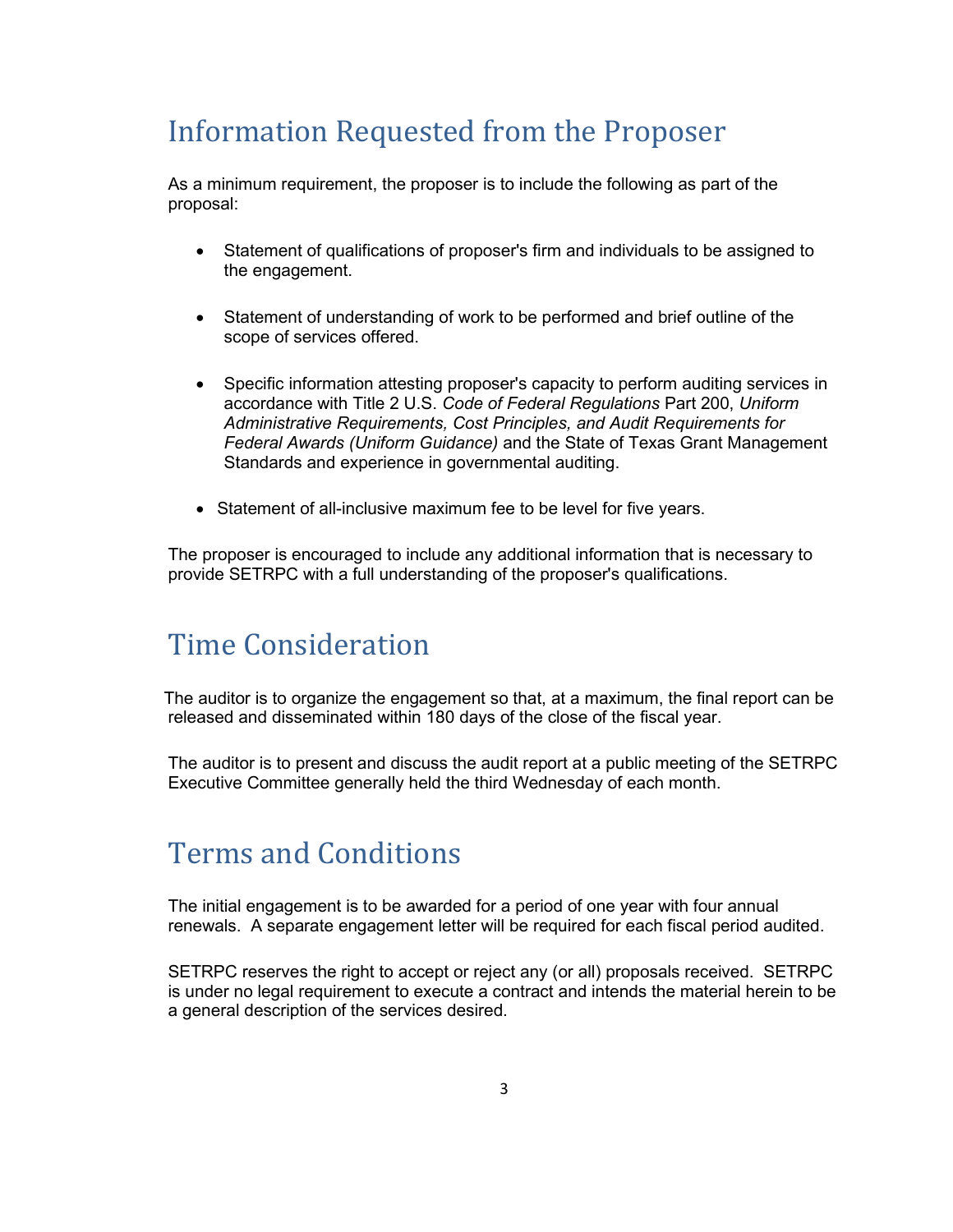# <span id="page-5-0"></span>Statement of Auditing Services

#### <span id="page-5-1"></span>Services Required

- The successful proposer will audit the financial statements of the governmental activities, the business-type activities, each major fund, and the aggregate remaining fund information, which collectively comprise the SETRPC's basic financial statements, as of and for the year ended September 30, 2022.
- The proposer will be required to review and apply limited procedures to SETRPC's management's discussion and analysis, budgetary comparison information and other supplementary information required by accounting principles generally accepted in the United States of America.
- The proposer will also apply necessary procedures to provide an opinion in relation to the basic financial statements for:
	- o Schedule of expenditures of federal awards.
	- o Supplemental schedules of various grant activities.
- The objective of the audit should be to express an opinion about whether SETRPC's basic financial statements are fairly presented, in all material respects, in conformity with U.S. generally accepted accounting principles and to report on the fairness of the additional information referred to in the first paragraph when considered in relation to the financial statements taken as a whole. The objective should also include reporting on –
	- Internal control related to the financial statements and compliance with provisions of applicable laws, regulations, and the provisions of contracts or grant agreements, noncompliance with which could have a material effect on the financial statements in accordance with *Government Auditing Standards*.
	- Internal control related to major programs and an opinion (or disclaimer of opinion) on compliance with laws, regulations, and the provisions of contracts or grant agreements that could have a direct and material effect on each major program in accordance with Title 2 U.S. *Code of Federal Regulations* Part 200, *Uniform Administrative Requirements, Cost Principles, and Audit Requirements for Federal Awards* and the State of Texas Grant Management Standards*.*
- The reports on internal control and compliance should each include a statement that the report is intended for the information and use of the executive committee, management, specific legislative or regulatory bodies, federal awarding agencies, and if applicable, pass-through entities and is not intended to be and should not be used by anyone other than these specified parties.